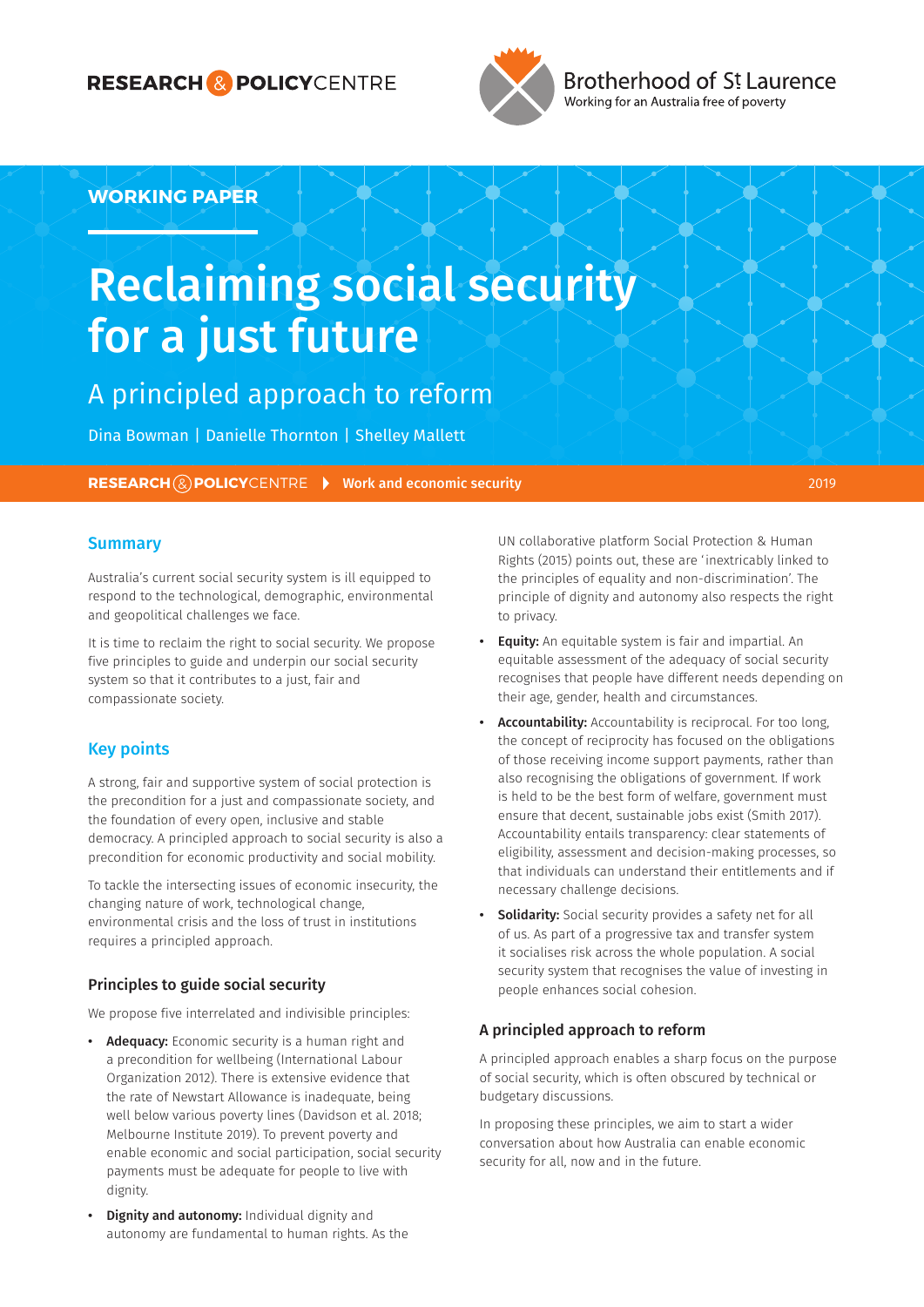#### Designing social security for a new era

Australia has one of the most technically efficient and progressive social security systems in the world. But the system we have inherited was designed for a different era: one of greater certainty, when a secure job and an affordable home were often taken for granted and it was assumed by many that rising prosperity would be evenly shared.

The challenges we face—technological, demographic, geopolitical and environmental—require considered policy responses to ensure economic security and social cohesion now and in the future.

#### Environmental change, climate crises and social security

Climate change will affect the future of work and economic security (ILO (International Labour Office) 2019) and is predicted to have wide-ranging financial impacts (Debelle 2019).

Extreme weather events such as drought, fire, flood and cyclones have uneven social, economic and psychological impacts on individuals, households and communities (Friel 2014; Hayes et al. 2018).

Alongside extreme weather events, other direct physical impacts of climate change (such as changing temperatures and rainfall), combined with the transition to a lower carbon economy, will lead to significant structural adjustments across the economy and society (CSIRO and the Bureau of Meteorology 2018; Department of Environment and Energy 2019). The impacts will be uneven, with workers in some industries (such as agriculture) and some regions (such as the La Trobe Valley in Victoria) more vulnerable.

Policies to achieve a just transition to a more sustainable economy are widely discussed, but political consensus

has been hard to achieve in Australia (Briggs, Dominish & Mey 2019; Green 2019). A robust social security system needs to be part of an integrated response to the challenges of climate change, supporting the people and communities who are the hardest hit.

#### An uncertain future of work and social security

Technological changes and the shift from manufacturing to service and knowledge industries have also had unequal impacts (Allan & Bowman 2018; Bowman 2015). For example, young people now face an extended transition from school to sustainable employment (Allan & Bowman 2018; Bowman, Borlagdan & Bond 2015) and many older people can no longer look forward to a comfortable retirement (McGann et al. 2015). Work is unevenly distributed. Despite some progress, women are still more likely to work part-time, often in feminised sectors, which tend to be low-paid. As a result, the gender pay gap remains at 14% (WGEA 2019).

More Australians are in the labour force: the participation rate of 66.1% is the highest since 1978 (ABS 2019c). However, not everyone can get a job or enough work.

Jobs growth has been in part-time work rather than full-time jobs (Cassidy & Parsons 2017). And an increasing number of workers work in the gig economy, on their own account, with uncertain hours and without protections such as sick leave and annual leave.

The casualisation of the workforce has created unpredictable and inconsistent incomes for many workers. A recent OECD publication estimated that 12% of part-time workers were receiving an income support payment in June 2016 (Whiteford & Heron 2018).

Unemployment increased slightly to 5.3% in July 2019, while youth unemployment remained high at 12% (ABS 2019c). While unemployment is a short-term experience for many, the proportion of people who are unemployed for a long time has increased considerably over the past decade. In

### $66$

The system we have inherited was designed for a different era: one of greater certainty, when a secure job and an affordable home were often taken for granted and it was assumed by many that rising prosperity would be evenly shared.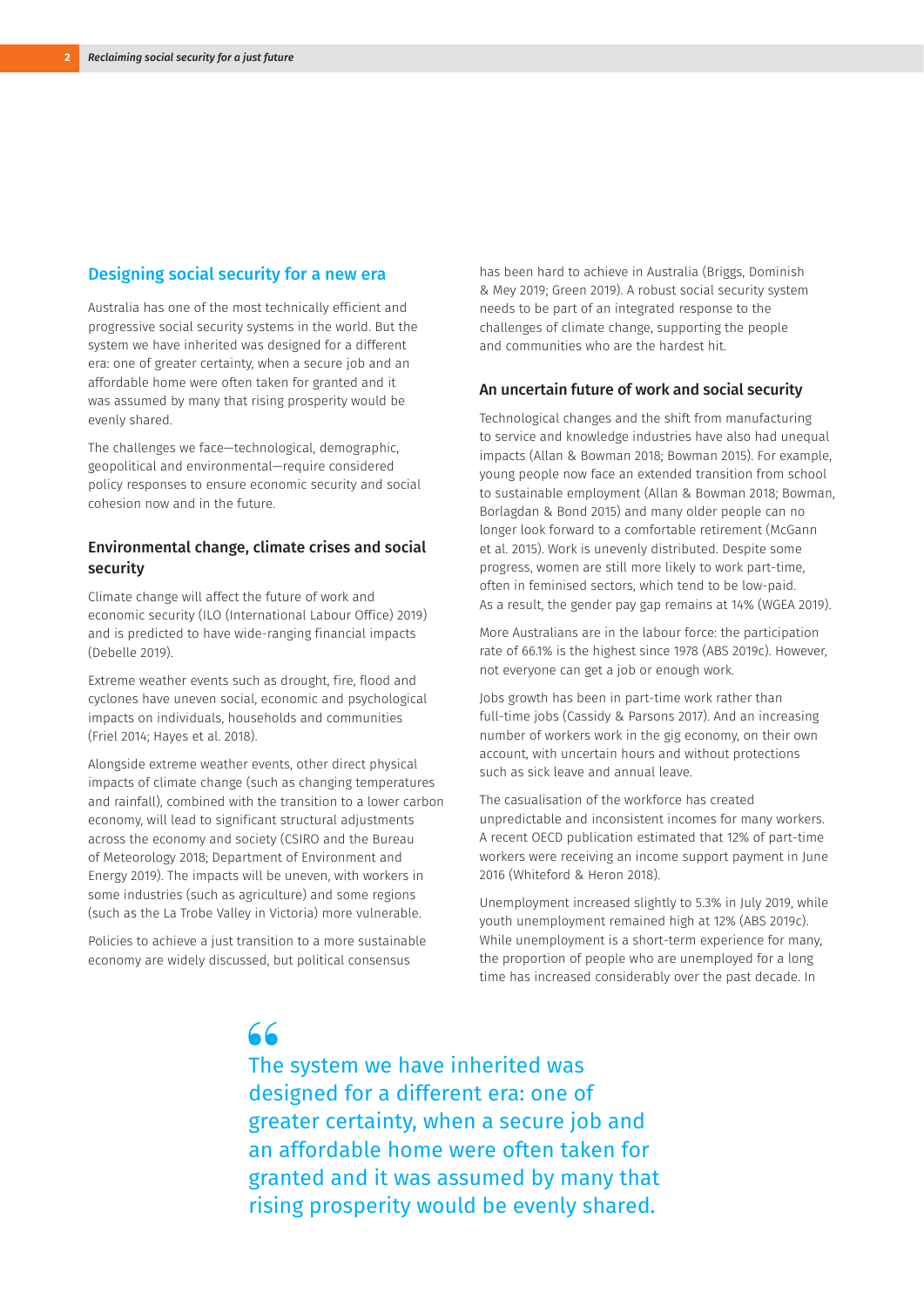2009, the long-term unemployment ratio<sup>1</sup> was 13.2% in February 2009; in 2019 it had risen to 23.5% (ABS 2019b).

Underemployment—having some work but wanting more hours—also remains high at 8.4% in July 2019 (ABS 2019c). Almost 46% of these workers had been underemployed for longer than a year. Just under a half (49.6%) of underemployed part-time workers had actively sought more hours (ABS 2019d).

Economic insecurity and financial stress are increasing (Taylor 2019). Applications for early release of superannuation funds have increased rapidly, driven by high out-of-pocket medical costs and financial hardship (The Treasury 2018); and a growing number of older people live in private rental housing or still owe money on their mortgage (Ong Viforj & Wood 2019).

Australian households have high levels of debt (ABS 2018), which limits their discretionary spending (Price, Beckers & Cava 2019) and, if highly geared, increases risks in the event of an unforeseen crisis such as an accident or ill-health (Ong et al. 2019).

#### Demographic change

Policy concern about demographic change has centred on the ageing population, migration and regional issues. Policy responses have included encouraging older people to work longer by lifting the eligibility for the age pension to 67 years by 2023.

Immigration accounts for over half of Australia's net population growth (ABS 2019a). Yet, despite concern about a shrinking workforce, immigration is politically contentious (RMIT ABC fact check 2019). These concerns are variously driven by fears that about potential social, environment and fiscal impacts—including on social security expenditure (Productivity Commission 2016).

As demographer Liz Allen (2018) points out: 'It's not size or growth that matters, but the characteristics and distribution of the population'. She calls for a future-focused population strategy for Australia that would also address the shrinking populations of some regional areas.

The impacts of environmental, labour market and demographic changes need to be considered together as part of sound social policy for the nation's future.

#### Poverty traps rather than a safety net or springboard

Our social security system has not kept pace with the speed of change. Despite almost three decades of uninterrupted economic growth, the proportion of people living in poverty has not declined (Productivity Commission 2018, p.5). Rather than providing a safety net—or better, a springboard—the current social security system creates poverty traps for many people:

- **•** Newstart Allowance (NSA) has become 'an entry point into deep disadvantage' (CEDA 2018). Nearly half of the people who became homeless in Sydney and Melbourne between 2011 and 2016 were receiving NSA (Pawson et al. 2018).
- **•** An increasing proportion of people receive NSA for more than a year. The average duration on NSA is 156 weeks or three years. While 33% had received NSA for less than a year in December 2018, 17% had received it for one to two years, 28% for two to five years, 17% for five to ten years, and 4% for more than ten years (DSS 2018).
- **•** People aged over 55 accounted for one-quarter of NSA recipients (DSS 2018).
- **•** Some 56 per cent of households relying on income support payments are in poverty, the majority of them families with dependent children (Davidson et al. 2018).
- **•** One in three women over 60 living on the Age Pension live in permanent poverty (Feldman & Radermacher 2016; Smith & Hetherington 2016).
- **•** A quarter of people on NSA spend over 57% of their income on rent or energy costs (ACOSS & Brotherhood of St Laurence 2019).
- **•** Among survey respondents from households seeking emergency assistance in 2017, 86% were relying on government income support payments (The Salvation Army 2017, p.5).
- **•** Welfare-to-work measures are contributing to financial insecurity and harming the mental health of people receiving NSA (Bowman & Banks 2018), single parents (McLaren, Maury & Squire 2018) and people receiving the Disability Support Pension (Lam 2014).

If our system is struggling to cope now, it is also unprepared for accelerating changes in the decades ahead, particularly the impact of further technological innovation on the types of employment available (Balliester & Esheikhi 2018).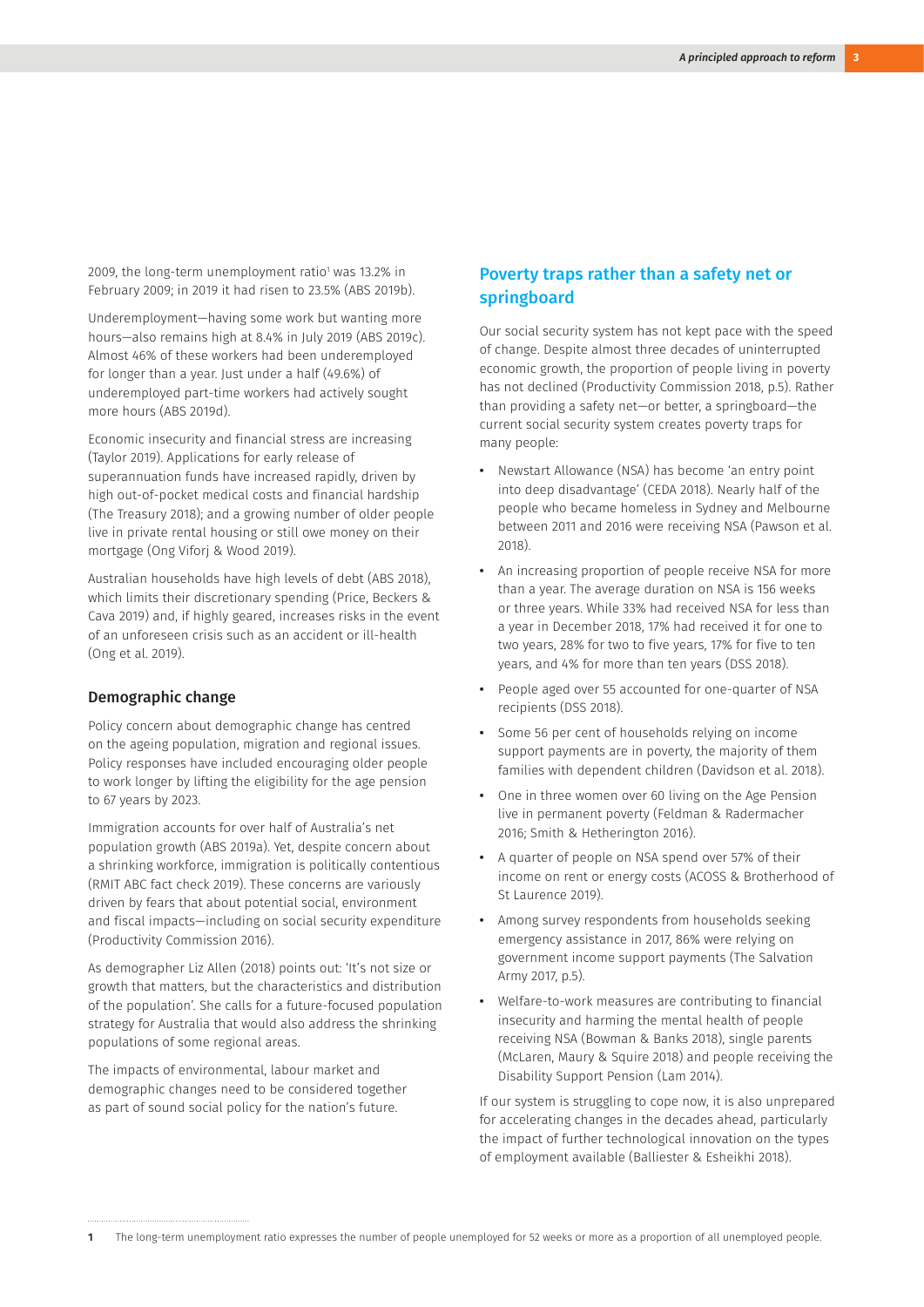Leaving our safety net as it is means in effect abandoning a sizeable number of Australians to the harmful effects of poverty, including an increased incidence of anxiety, depression and other mental illnesses (Murali 2004), poorer health outcomes, lower life expectancy (Marmot 2015) and suicide (Georgatos 2019).

Australia needs a principled basis from which to design a social security system that is fit for the challenges that we face now and in the future.

#### Social investment and solidarity

We refer to 'social security' to make clear that the goal of social security policy is (or at least should be) to address the structural problem of *economic* insecurity by *social* that is, collective societal—means (Lister 2016. ). As Ruth Lister points out, 'social security' is quite different from the term

*'welfare' [which] conveys a rather miserable, stigmatised, residual form of social assistance confined to people in poverty and all too often is linked with negative forms of dependency (Lister 2019).*

Simplistic binaries of 'deserving' and 'undeserving' or 'us' and 'them' undermine social cohesion and solidarity (Hills 2015; Whiteford 2017). We need to reframe social security as being there for 'for all of us', emphasising the unpredictability of life events such as becoming disabled, becoming a carer to a child or partner or experiencing family violence leading to homelessness.

To develop achievable policy alternatives requires an understanding of complexity (Orton 2016). Structural and personal level factors contribute to poverty, regardless of the individual's social or economic contributions. Social security is just one (important) dimension of the enabling conditions to create a fair, just and compassionate a society (Bowman & van Kooy 2016).

Then Prime Minister, Ben Chifley, recognised this in the post–second world war reconstruction years. In 1945 he likened social security to a safety net, but also recognised the importance of other social policies including housing, employment, education and health. As he put it:

*… some provision for most forms of social security will be essential even at the best of times. And it should be clear that social security, in the narrower sense of cash benefits, cannot be separated from its ramifications which reach out into all sections of our economic system. (Chifley 1945, p.3)* 

In this paper, we focus on income support payments, as part of broader social security.

### Learning from past and international experience

To set our proposed principles in context, below we present some other sets of principles, first from Australia and then from overseas.

#### Australia

In Australia, there is a long history of principled reform. In an associated paper (Thornton 2019, forthcoming) we trace the shifting principles behind Australian social security, from the welfare policies of federation through postwar reconstruction to the targeting and weakening of entitlement. Here we mention some key reviews.

The Commission of Inquiry into Poverty (1972–1975) chaired by Professor Ronald Henderson identified three broad principles:

*Every person has the right to a basic level of security and wellbeing; and all government action should respect the independence, dignity and worth of every individual.*

## $AC$

We need to reframe social security as being there for 'for all of us', emphasising the unpredictability of life events such as becoming disabled, becoming a carer to a child or partner or experiencing family violence leading to homelessness.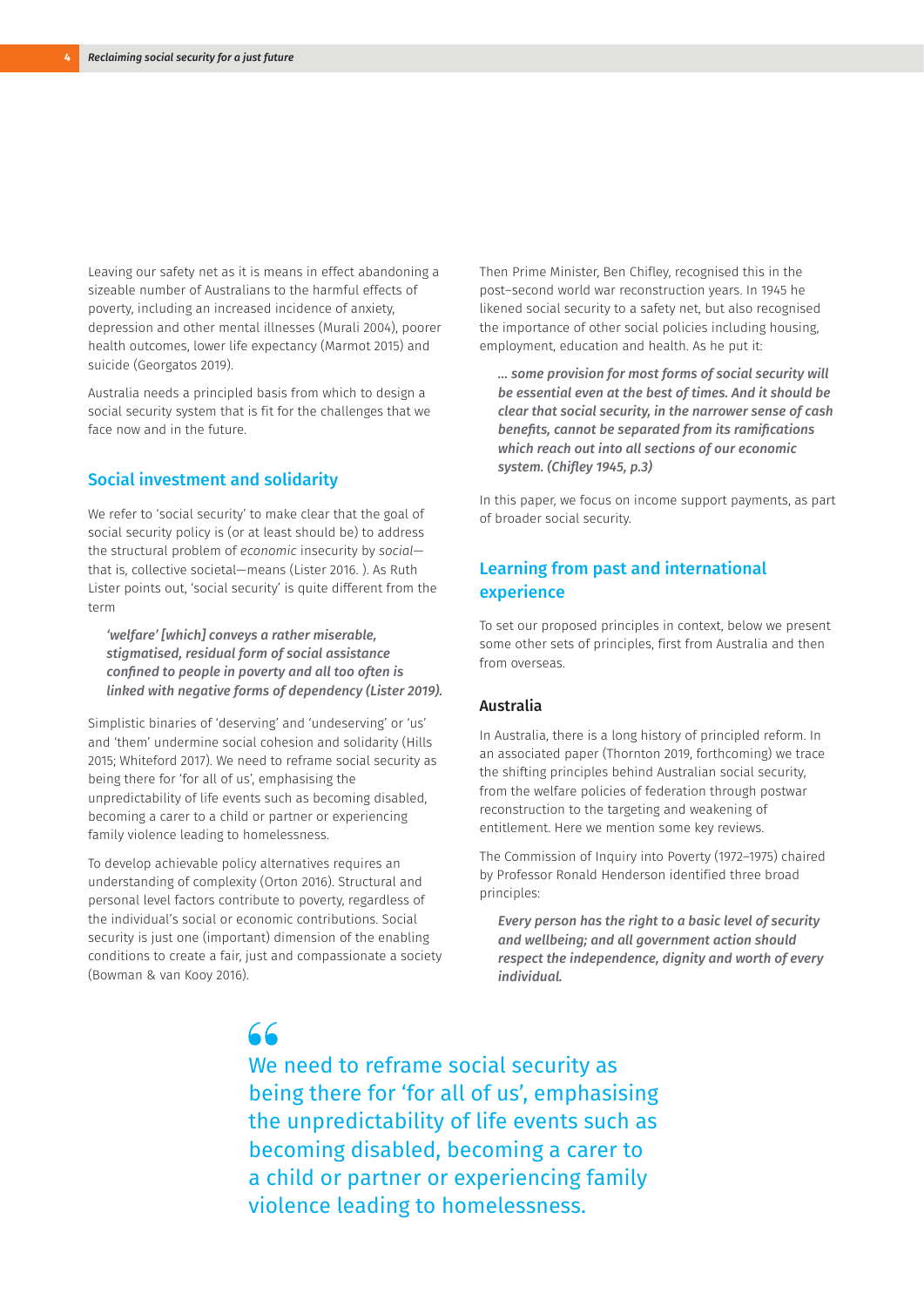*Every person should have equal opportunity for personal development and participation in the community; to achieve this government intervention will be required not only to redistribute income but also to ensure a fair distribution of services and power to make decisions. Special consideration for disadvantaged groups, positive discrimination and devolution of power will be necessary.*

*Need, and degree of need, should be the primary test by which the help given to a person, group or community should be determined. (Commission of Inquiry into Poverty 1975, p.2)*

Around the same time, the Asprey Review of the tax and transfer system (Commonwealth Taxation Review Committee 1975) considered issues of redistribution and complexity. Since then a series of other inquiries and reviews have proposed principles to underpin the social security system in Australia (Regan 2014).

The Social Security Review (1986–1988) chaired by Bettina Cass introduced the idea of active labour market policies, with a focus on enabling unemployed people to find work. The idea of reciprocal obligation generated the Job Compact, whereby government was obliged to create jobs and long-term unemployed people were obliged to accept them (Quinlan 2007).

The Reference Group on Welfare Reform (1999–2000) led by Patrick McClure was established to tackle so-called welfare dependency. Their report emphasised simplicity, participation and mutual obligation (DFCS 2000).

The first decade of the 21st century saw the Australia's Future Tax System Review (2008–2010), chaired by Ken Henry, as well as the associated Pension Review (2008– 2009) led by Jeff Harmer. The Henry Review (2009) proposed principles about incentives to work, and targeting those most in need.

In 2014, a Senate Inquiry into Inequality (Senate Community Affairs References Committee 2014) considered principles to underpin social security to prevent poverty and inequality in Australia. Drawing on submissions by ACOSS and COTA, the report focused on adequacy, while maintaining the need for an incentive to work, and ensuring that payments are targeted to those most in need.

In 2015, another Reference Group on Welfare Reform, again led by Patrick McClure, proposed three principles:

- **•** the balance between adequacy, incentives to work and affordability
- **•** the coherence of the system. One payment should not be changed in isolation from others

**•** individuals' capacity to work. Higher rates should be set for people with limited capacity to work who are less able or unable to supplement their payments through earned income (Reference Group on Welfare Reform 2015, p.94).

Recently, community organisations have outlined principles for social security. For example, the Australian Federation of Disability Organisations sets out eight principles that draw on UN conventions such as the Convention on the Rights of Persons with Disabilities (CPRD) and on the lived experience of the social security system among people with disability. They highlight social security as a human right, but stress that it should not deny the right to work for persons with impairment. People's varying needs across the life course must be recognised, and personal circumstances, discrimination and the labour market must be taken into account in assessment processes.

#### International perspectives

Around the world there are several other instructive contemporary sets of principles for the design and operation of social security.

The Framework for Social Protection and Human Rights (Social Protection & Human Rights 2015) devised by the ILO and other UN agencies lists thirteen principles:

- 1. Universality of protection
- 2. Dignity and autonomy
- 3. Equality and non-discrimination
- 4. Inclusion of vulnerable groups
- 5. Gender perspective
- 6. Transparency and access to information
- 7. Meaningful and effective participation
- 8. Access to accountability mechanisms and effective remedies
- 9. Respect of privacy
- 10. Comprehensive, coherent and coordinated policies
- 11. Adequate legal and institutional framework and long-term social protection strategies
- 12. Standards of accessibility, adaptability and acceptability
- 13. Adequacy of benefits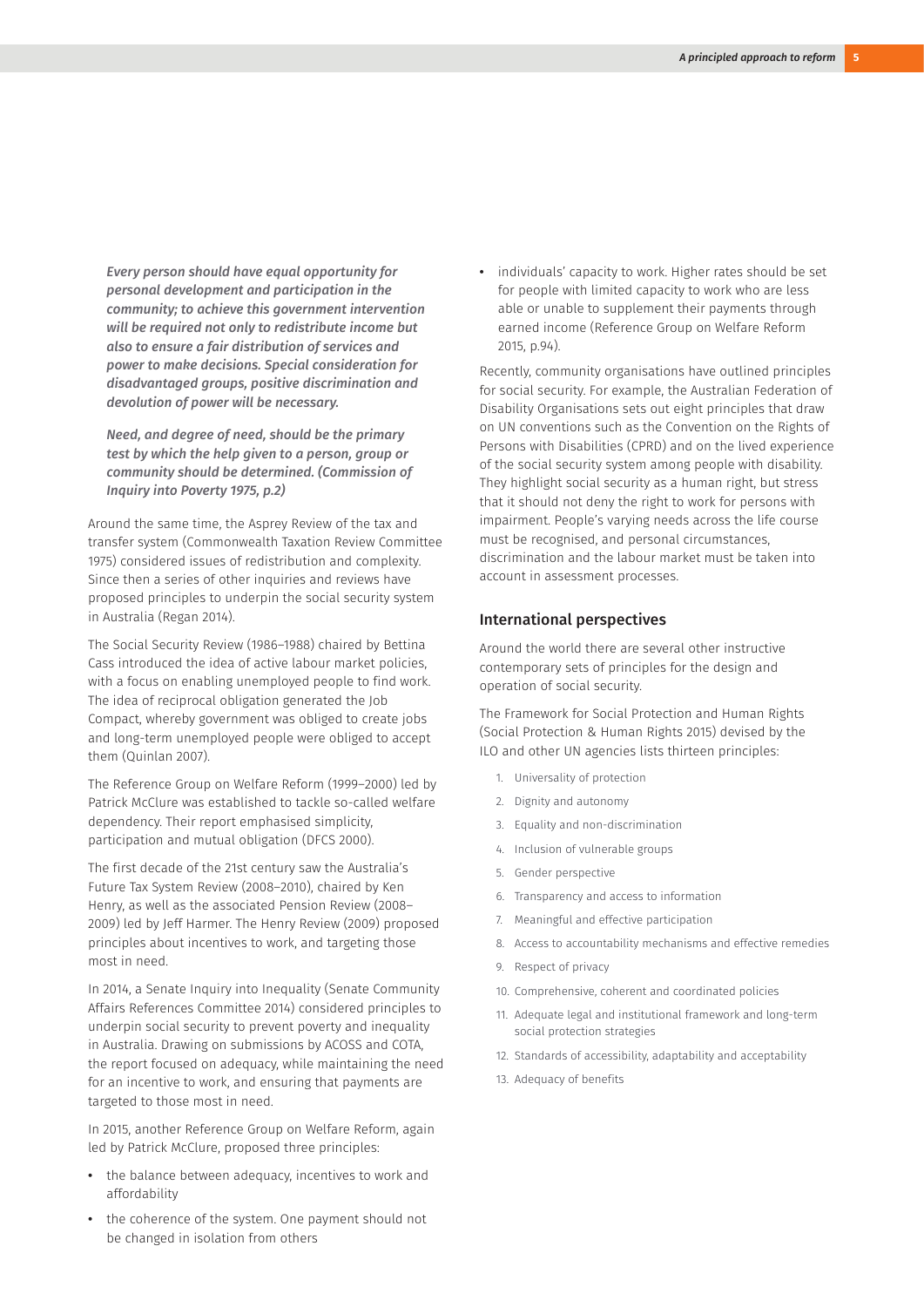#### *New Zealand*

The New Zealand Welfare Expert Advisory Group (WEAG 2019) has recommended ten principles to underpin income support:

- Income support is adequate for meaningful participation in the community, and this support is maintained over time.
- Income support ensures people are always better off in paid work and high effective marginal tax rates are avoided as much as possible.
- Main benefits cover a larger proportion of people's living costs than they do currently (reducing reliance on other assistance).
- Child-related payments follow the child and can be apportioned with shared care.
- Payments for specific costs provide support that is adequate, appropriately designed and easy to access.
- Changes to income support reduce disincentives to form relationships.
- The income support system proactively supports people to access their full and correct entitlements and promotes these entitlements to the broader population.
- The income support system is easy to access and provides timely support, including to people transitioning in and out of the system.
- The income support system is as simple as possible balanced against the need to provide adequate support for people in a variety of circumstances at a reasonable cost to government.
- People are treated with dignity and respect when accessing this support.

#### *Scotland*

Scotland has already adopted a principled approach, developing a Social Security Charter (Social Security Scotland 2019) that emphasises respect for the dignity of individuals and human rights:

- 14. Social security is an investment in the people of Scotland.
- 15. Social security is itself a human right and essential to the realisation of other human rights.
- 16. The delivery of social security is a public service.
- 17. Respect for the dignity of individuals is to be at the heart of the Scottish social security system.
- 18. The Scottish social security system is to contribute to reducing poverty in Scotland.
- 19. The Scottish social security system is to be designed with the people of Scotland on the basis of evidence.
- 20. Opportunities are to be sought to continuously improve the Scottish social security system in ways which—
	- (i) put the needs of those who require assistance first, and
	- (ii) advance equality and non-discrimination.

21. The Scottish social security system is to be efficient and deliver value for money.

#### *United Kingdom*

A series of workshops on the future of social security has identified principles to inform the UK Commission on Social Security led by Experts by Experience. The Commission is solutions-focused and is developing a white paper. The consultation has identified the following principles to underpin social security: 'a human rights approach, the right to social security as defined in ICESCR [the International Covenant on Economic, Social and Cultural Rights], involvement of service users, a public service ethos, respect and dignity, statutory entitlements' (Orton 2017, p. 13).

#### Reorienting perspectives on social security

The international approaches outlined above all reflect attempts to reorient perspectives on social security. The principles we have reviewed variously emphasise values and design. While there is a common emphasis on dignity and respect in many of the sets of principles, some baulk at fully committing to adequacy of income support.

They also vary in the extent to which they recognise related factors such as available decent work or care services, that might affect people's need for income support.

Although successive reviews in Australia have drawn attention to principles such as ensuring that social security is available to those in need, recent policy changes have tended to focus on technical efficiency, regulatory compliance and increased targeting rather than to apply explicit values that are consistent with the dignity and economic security of individuals and a prosperous, cohesive nation.

By foregrounding how the principles encoded have evolved over time, Thornton (2019, forthcoming) highlights the 'turning points' that have led to the current policy and system failures and invites consideration of how social security might be adapted to address new social risks.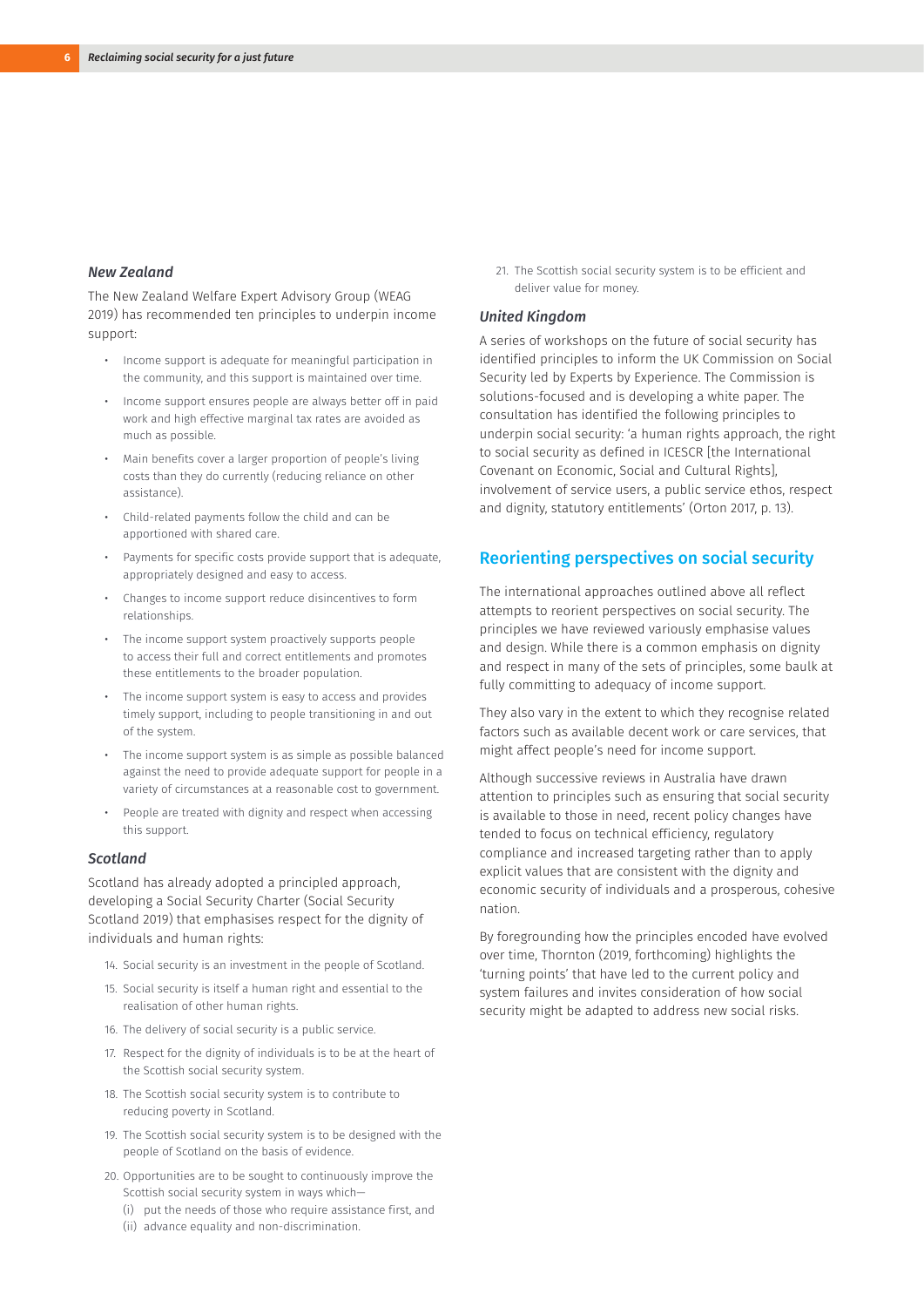### Some indivisible principles to underpin social security now and in the future

Here we propose five interrelated principles: adequacy, dignity and autonomy, equity, accountability and solidarity (Figure 1).

**Figure 1**

**Key principles for social security now and in the future**



#### Adequacy

Economic security is a human right and a precondition for wellbeing (ILO 2012). There is extensive evidence that the current rate of Newstart Allowance is inadequate, being well below various poverty lines (Davidson et al. 2018; Melbourne Institute 2019; Senate Community Affairs References Committee 2014). To prevent poverty and enable economic and social participation, social security payments must be adequate to enable people to live with dignity.

#### Dignity and autonomy

Individual dignity and autonomy are fundamental human rights. As the UN collaborative platform Social Protection & Human Rights (2015) points out, these are 'inextricably linked to the principles of equality and non-discrimination'. The principle of dignity and autonomy also respects the right of privacy. As Nussbaum (2011, p. 30) states:

A focus on dignity will dictate policy choices that protect and support agency, rather than choices that infantilize people and treat them as passive recipients of benefit.

#### **Equity**

An equitable system is fair and impartial. There is increasing and widespread concern, however, that the shift to automated decision making such as the Targeted Compliance Framework (TCF) and the so-called robodebt scheme lack transparency and are unfair.

The TCF automatically suspends payments if requirements are not fulfilled; there is little discretion, unless contact is made with a service provider or Centrelink. This can result in unfair suspensions, for example, of homeless people (Senate Standing Committees on Education and Employment 2019).

The automated debt-recovery (robodebt) system matches data from the Australian Tax Office with income reported to Centrelink to calculate purported debt. The calculated debt is presumed correct, and the onus is on the claimant to prove otherwise.

An equitable assessment of adequacy recognises that people have different needs depending on factors such as their age, gender and health. An increasing number of Newstart Allowance recipients live with disability or ill health, having been assessed as not eligible for the Disability Support Pension (Knaus 2018): this means their payment is inadequate for their ongoing needs.

#### Accountability

Accountability is reciprocal. For too long, the concept of reciprocity has focused on the obligations of those receiving income support payments, rather than also recognising the obligations of government. The responsibility needs rebalancing. If work is held to be the best form of welfare (Smith 2017), government must ensure that decent, sustainable jobs exist.

Accountability entails transparency: a clear articulation of eligibility, assessment and decision-making processes, and the ways that individuals can understand and if necessary challenge decisions.

#### **Solidarity**

Social solidarity is fundamental to social security, which is a form of social protection. Social security provides a safety net for all of us. As part of a progressive tax and transfer system it socialises risk across the whole population. A social security system that enhances social cohesion recognises the value of investing in people.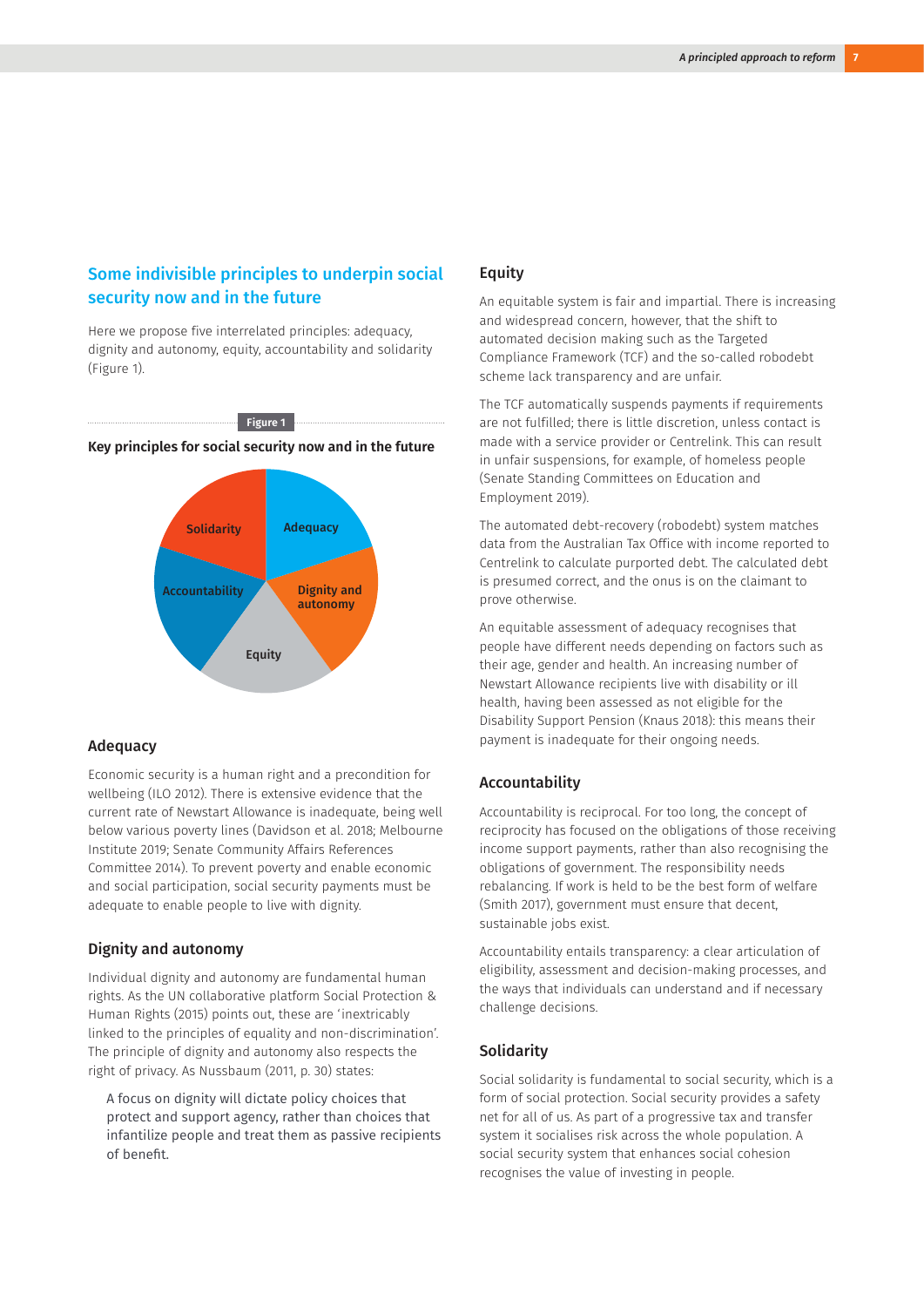### Principles to refocus discussion on the purpose of social security

Each of these five principles has implications for the design and implementation of social security policy and programs.

Much like the Sustainable Development Goals, the principles we propose are interrelated and indivisible. Without adequacy it is difficult to achieve dignity; without accountability it is difficult to achieve equity.

By identifying these principles, we want to refocus on the purpose of social security and reframe how we think and talk about social security.

A principled approach to social security can contribute to a fairer, more compassionate, sustainable and just society, now and in the future.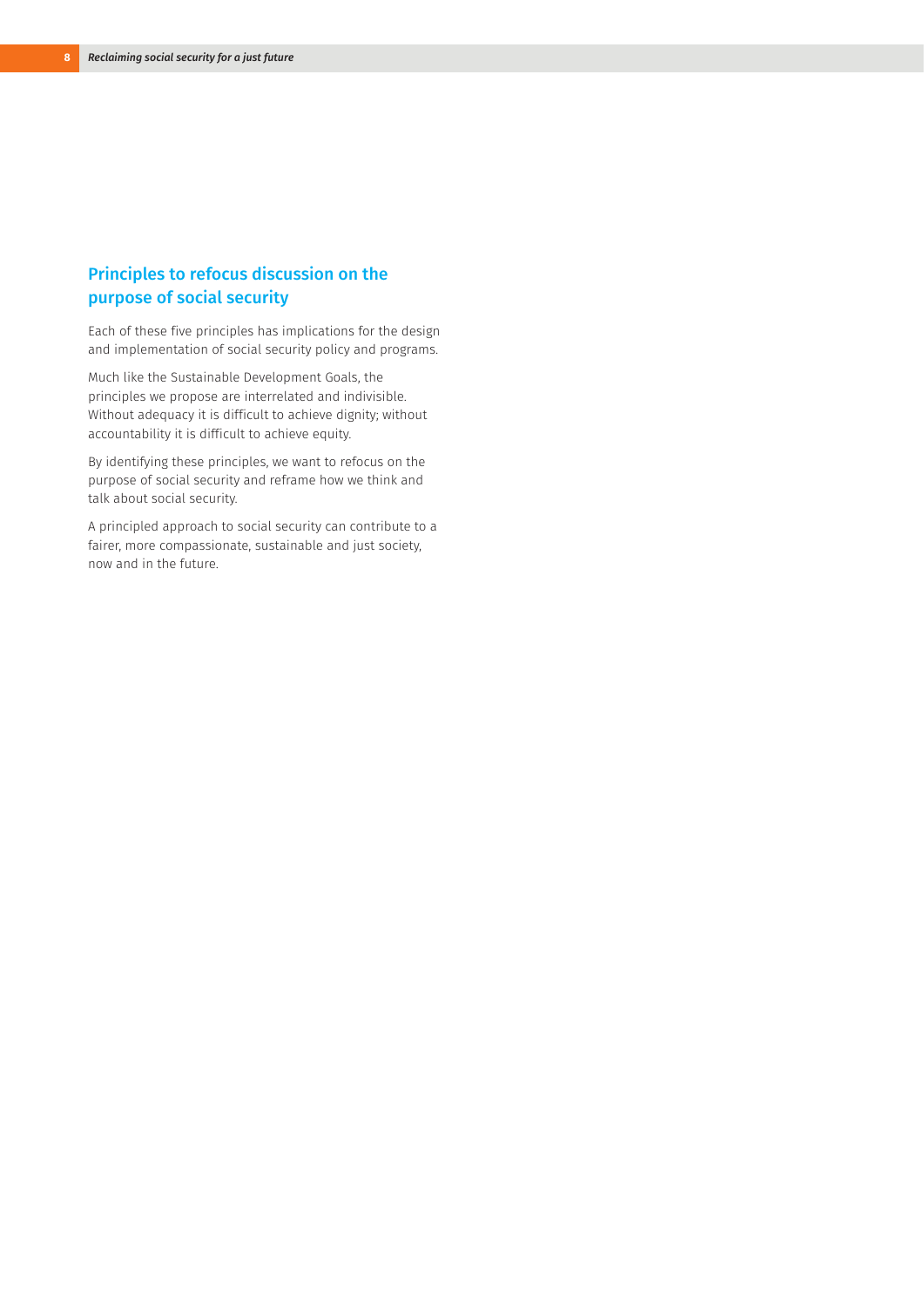#### References

ABS 2018, *Household income and wealth, Australia, 2015-16*, Cat. no. 6523.0, Australian Bureau of Statistics, Canberra.

—— 2019a, *Australian demographic statistics, December 2018*, Cat. no. 3101.0, Australian Bureau of Statistics, Canberra.

—— 2019b, *Labour force, Australia, detailed – electronic delivery July 2019*, Cat. no. 6291.0.55.001, Australian Bureau of Statistics, Canberra.

—— 2019c, *Labour force, Australia, July 2019*, Cat. no. 6202.0, Australian Bureau of Statistics, Canberra.

—— 2019d, *Participation, job search and mobility*, February 2019, Cat. no. 6226.0 Australian Bureau of Statistics, Canberra.

ACOSS & Brotherhood of St Laurence 2019, *Affordable, clean energy for people on low incomes*, ACOSS, Sydney.

Allan, M & Bowman, D 2018, *The young adults: life chances at age 24,* Brotherhood of St Laurence, Fitzroy, Vic., <[http://](http://library.bsl.org.au/jspui/bitstream/1/10557/4/AllanBowman_Young_adults_life_chances_at_age_24_) [library.bsl.org.au/jspui/bitstream/1/10557/4/AllanBowman\\_](http://library.bsl.org.au/jspui/bitstream/1/10557/4/AllanBowman_Young_adults_life_chances_at_age_24_) [Young\\_adults\\_life\\_chances\\_at\\_age\\_24\\_2018.pdf](http://library.bsl.org.au/jspui/bitstream/1/10557/4/AllanBowman_Young_adults_life_chances_at_age_24_)>.

Allen, L 2018, 'Here's what a population policy for Australia could look like', *The Conversation*, 21 August.

Balliester, T & Esheikhi, A 2018, *The future of work: a literature review*, Research Department working paper no. 29, International Labour Organization (ILO), Geneva.

Bowman, D 2015, 'Caught in transition', *Insight Magazine*, vol. 12, pp. 18–21

Bowman, D & Banks, M 2018, *Hard times: Australian households and financial insecurity*, Brotherhood of St Laurence Fitzroy, Vic.

Bowman, D, Borlagdan, J & Bond, S 2015, *Making sense of youth transitions from education to work*, Brotherhood of St Laurence, Fitzroy, Vic.

Bowman, D & van Kooy, J 2016, *Inclusive work and economic security: a framework*, Brotherhood of St Laurence, Fitzroy, Vic., <[http://library.bsl.org.au/jspui/bitstream/1/9350/3/](http://library.bsl.org.au/jspui/bitstream/1/9350/3/Bowman_vanKooy_Inclusive_work_econ_security_frame) [Bowman\\_vanKooy\\_Inclusive\\_work\\_econ\\_security\\_](http://library.bsl.org.au/jspui/bitstream/1/9350/3/Bowman_vanKooy_Inclusive_work_econ_security_frame) [framework\\_2016.pdf](http://library.bsl.org.au/jspui/bitstream/1/9350/3/Bowman_vanKooy_Inclusive_work_econ_security_frame)>.

Briggs, C, Dominish, E & Mey, F 2019, 'How to transition from coal: 4 lessons for Australia from around the world', *The Conversation,* 14 May.

Cassidy, N & Parsons, S 2017, *The rising share of part-time employment*, Bulletin, September quarter, Reserve Bank of Australia.

CEDA 2018, 'How unequal? Insights on inequality', Committee for Economic Development of Australia, Melbourne.

Chifley, J 1945, *Social security and reconstruction*, Department of Post-war Reconstruction, Canberra.

Commission of Inquiry into Poverty 1975, *Poverty in Australia: Commission of Inquiry into Poverty*  (Prof. RF Henderson, chair), vol. 1, Australian Government Publishing Service, Canberra.

Commonwealth Taxation Review Committee 1975, *Taxation Review Committee: full report January 31 1975*, (KW Asprey, chair), Australian Government Publishing Service, Canberra, [<http://adc.library.usyd.edu.au/view?docId=law/xml-main](http://adc.library.usyd.edu.au/view?docId=law/xml-main-texts/p00087.xml)[texts/p00087.xml](http://adc.library.usyd.edu.au/view?docId=law/xml-main-texts/p00087.xml)>.

CSIRO and the Bureau of Meteorology 2018, *State of the climate 2018*, CSIRO and the Bureau of Meteorology, Canberra, viewed 5 September 2019, [<https://www.csiro.au/](https://www.csiro.au/en/Showcase/state-of-the-climate) [en/Showcase/state-of-the-climate](https://www.csiro.au/en/Showcase/state-of-the-climate)>.

Davidson, P, Saunders, P, Bradbury, B & Wong, M 2018, *Poverty in Australia 2018*, ACOSS & University of New South Wales, Strawberry Hills, NSW.

Debelle, G 2019, *Climate change and the economy*, presented to the public forum hosted by the Centre for Policy Development, Sydney, 12 March.

Department of Environment and Energy 2019, *Climate change impacts in Australia*, Department of Environment and Energy, Canberra, viewed 4 September 2019, [<https://](https://www.environment.gov.au/climate-change/climate-science-data/climate-science/impacts) [www.environment.gov.au/climate-change/climate-science](https://www.environment.gov.au/climate-change/climate-science-data/climate-science/impacts)[data/climate-science/impacts](https://www.environment.gov.au/climate-change/climate-science-data/climate-science/impacts)>.

DFCS 2000, *Participation support for a more equitable society: final report of the Reference Group on Welfare Reform* (P McClure, chair), Department of Family and Community Services, Canberra.

DSS 2018, *DSS Payment demographics data set December 2018*, Department of Social Services, Canberra, <https://data. gov.au/data/dataset/dss-payment-demographic-data/ resource/c4db7814-fde1-4448-a7b5-94fb666b85d2>.

Feldman, S & Radermacher, H 2016, *Time of our lives? Building opportunity and capacity for the economic and social participation of older Australian women*, Lord Mayor's Charitable Foundation, [Melbourne].

Friel, S 2014, 'Climate change will widen social and health gap', *The Conversation*, 15 August.

Georgatos, G 2019, 'Public housing's poorest Australians and the suicide toll', *The Stringer*, 5 April.

Green, F 2019, *Australia: caught between a 'just transition' and 'no transition'*, Foundation for European Progressive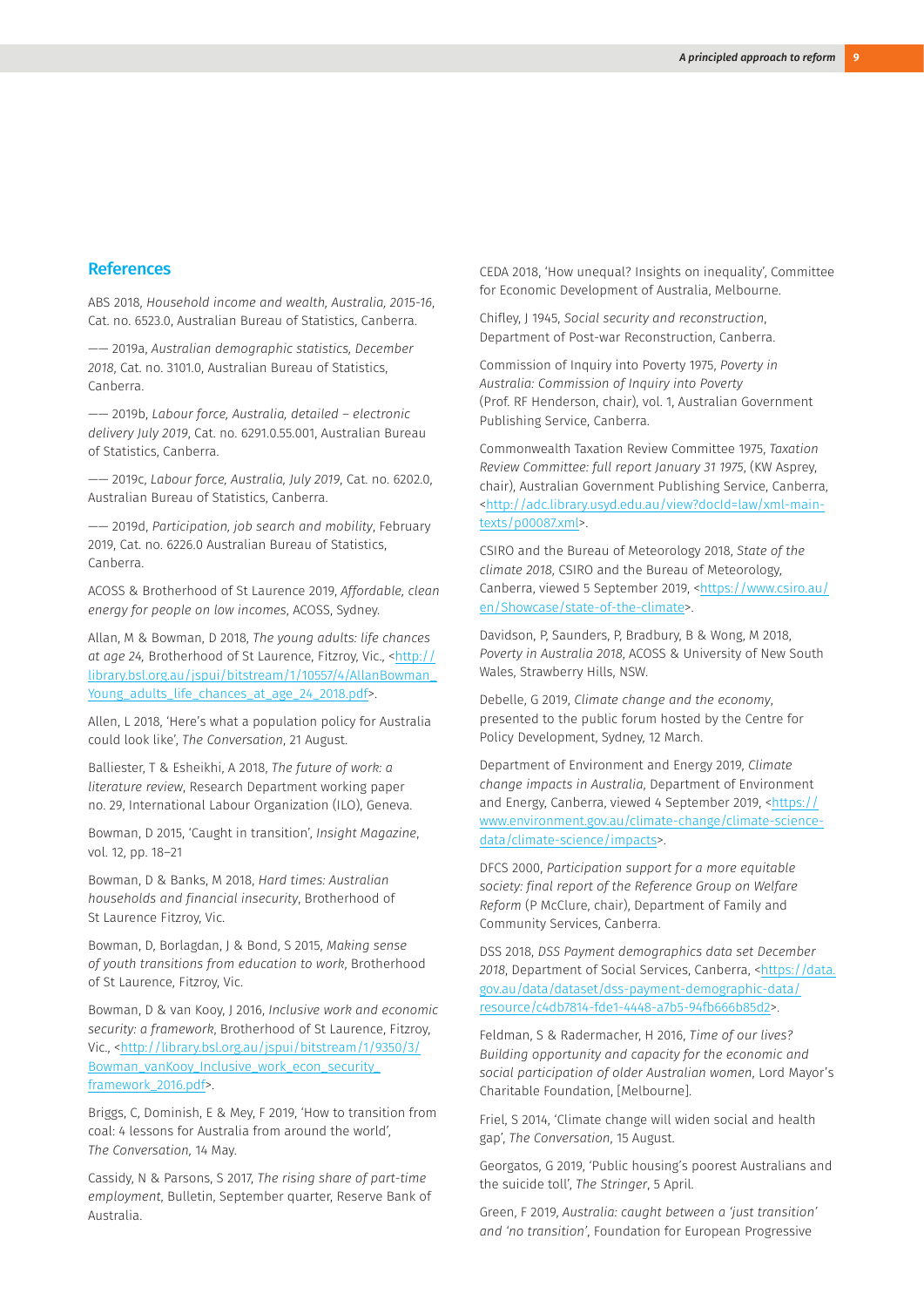Studies, [Brussels], <[https://www.feps-europe.eu/](https://www.feps-europe.eu/attachments/publications/fergusgreen_australia%20_just%20transition_no%20) [attachments/publications/fergusgreen\\_australia%20\\_](https://www.feps-europe.eu/attachments/publications/fergusgreen_australia%20_just%20transition_no%20) [just%20transition\\_no%20transition.pdf>](https://www.feps-europe.eu/attachments/publications/fergusgreen_australia%20_just%20transition_no%20).

Hayes, K, Blashki, G, Wiseman, J, Burke, S & Reifels, L 2018, 'Climate change and mental health: risks, impacts and priority actions', *International Journal of Mental Health Systems*, vol. 12, no. 28.

Henry, K, Harmer, J, Piggott, J, Ridout, H & Smith, G 2009, *Australia's future tax system: report to the Treasurer*, Commonwealth of Australia, Canberra, [<http://taxreview.](http://taxreview.treasury.gov.au/content/Content.aspx?doc=html/pubs_reports.htm) [treasury.gov.au/content/Content.aspx?doc=html/pubs\\_](http://taxreview.treasury.gov.au/content/Content.aspx?doc=html/pubs_reports.htm) [reports.htm](http://taxreview.treasury.gov.au/content/Content.aspx?doc=html/pubs_reports.htm)>.

Hills, J 2015, *Good times, bad times: the welfare myth of us and them*, Policy Press, Bristol, UK.

ILO (International Labour Office) 2019, *Time to act for SDG 8: Integrating decent work, sustained growth and environmental integrity*, International Labour Office, Geneva.

International Labour Organization 2012, *R202 - Social Protection Floors Recommendation, 2012 (No. 202)*, International Labour Organization, Geneva, <[http://www.ilo.](http://www.ilo.org/) [org/](http://www.ilo.org/)>.

Knaus, C 2018, 'Access to disability pension slashed by more than half, data shows', *The Guardian*, 8 June.

Lam, M 2014, *Living on the Disability Support Pension: 10 case studies and analysis*, National Welfare Rights Network, Surry Hills, NSW.

Lister, R 2016, 'Putting the security back into social security', in L Nandy, C Lucas & C Bowers (eds), *The alternative: towards a new progressive politics*, Biteback, London.

—— 2019, *Why social security? Principles and policies*, presented to the 26th International Research Seminar on Issues in Social Security Stockholm, 11 June.

Marmot, M 2015, 'The health gap: the challenge of an unequal world', *The Lancet*, vol. 386, no. 10011, pp. 2442–44.

McGann, M, Bowman, D, Kimberley, H & Biggs, S 2015, *Too old to work, too young to retire*, Brotherhood of St Laurence, Fitzroy, Vic.

McLaren, J, Maury, S & Squire, S 2018, *Outside systems control my life: the experience of single mothers on welfare to work*, Women's Research, Advocacy and Policy Centre, Good Shepherd, Abbotsford, Vic.

Melbourne Institute 2019, *Poverty lines: Australia, March quarter 2019*, Melbourne Institute Applied Economic & Social Research, Melbourne.

Murali, V & Oyebode, F 2004, 'Poverty, social inequality and mental health', *Advances in Psychiatric Treatment*, vol. 10, no. 3, pp. 216-24.

Nussbaum, MC 2011, *Creating capabilities: the human development approach*, The Belknap Press of Harvard University Press, Cambridge, Massachusetts.

Ong, R, Wood, G, Cigdem-Bayram, M & Salazar, S 2019, *Mortgage stress and precarious home ownership: implications for older Australians*, Final report 319, Australian Housing and Urban Research Institute, Melbourne, [<http://www.ahuri.edu.au/research/final](http://www.ahuri.edu.au/research/final-reports/319)[reports/319>](http://www.ahuri.edu.au/research/final-reports/319).

Ong Viforj, R & Wood, G 2019, 'More people are retiring with high mortgage debts. The implications are huge', *The Conversation*, 11 June.

Orton, M 2016, *Secure and free: 5+ steps to make the desirable feasible*, Compass, London.

Orton, M 2017, *An agenda for consensus building on the social security/benefits system*, University of Warwick, [<https://warwick.ac.uk/fac/soc/ier/people/morton/](https://warwick.ac.uk/fac/soc/ier/people/morton/social_security_workshops_report_-_final.pdf) [social\\_security\\_workshops\\_report\\_-\\_final.pdf](https://warwick.ac.uk/fac/soc/ier/people/morton/social_security_workshops_report_-_final.pdf)>.

Pawson, H, Parsell, C, Sanders, P, Hill, T & Lui, E 2018, *Australian homelessness monitor 2018*, Launch Housing, Collingwood, Vic.

Price, F, Beckers, B & Cava, GL 2019, *The effect of mortgage debt on consumer spending: evidence from household-level data*, Research discussion paper 2019-06, Reserve Bank of Australia, [Sydney], <[https://www.rba.gov.au/publications/](https://www.rba.gov.au/publications/rdp/2019/pdf/rdp2019-06.pdf) [rdp/2019/pdf/rdp2019-06.pdf](https://www.rba.gov.au/publications/rdp/2019/pdf/rdp2019-06.pdf)>.

Productivity Commission 2016, *Migrant intake into Australia*, Inquiry report no. 77, Productivity Commission, Canberra.

—— 2018, *Rising inequality? A stocktake of the evidence*, Commission research paper, Productivity Commission, Canberra.

Quinlan, F 2007, *The obligation is mutual: discussion paper on mutual obligation*, Catholic Social Services Australia, Curtin, ACT.

Reference Group on Welfare Reform 2015, *A new system for better employment and social outcomes: final report*, Department of Social Services, Canberra, <[https://www.dss.](https://www.dss.gov.au/sites/default/files/documents/02_2015/dss001_14_final_report_access_2.pdf) [gov.au/sites/default/files/documents/02\\_2015/dss001\\_14\\_](https://www.dss.gov.au/sites/default/files/documents/02_2015/dss001_14_final_report_access_2.pdf) [final\\_report\\_access\\_2.pdf](https://www.dss.gov.au/sites/default/files/documents/02_2015/dss001_14_final_report_access_2.pdf)>.

Regan, S 2014, *Australia's welfare system: a review of reviews 1941-2013*, Crawford School of Public Policy, Australian National University, Canberra, viewed 5 September 2019, [<https://apo.org.au/node/40396>](https://apo.org.au/node/40396).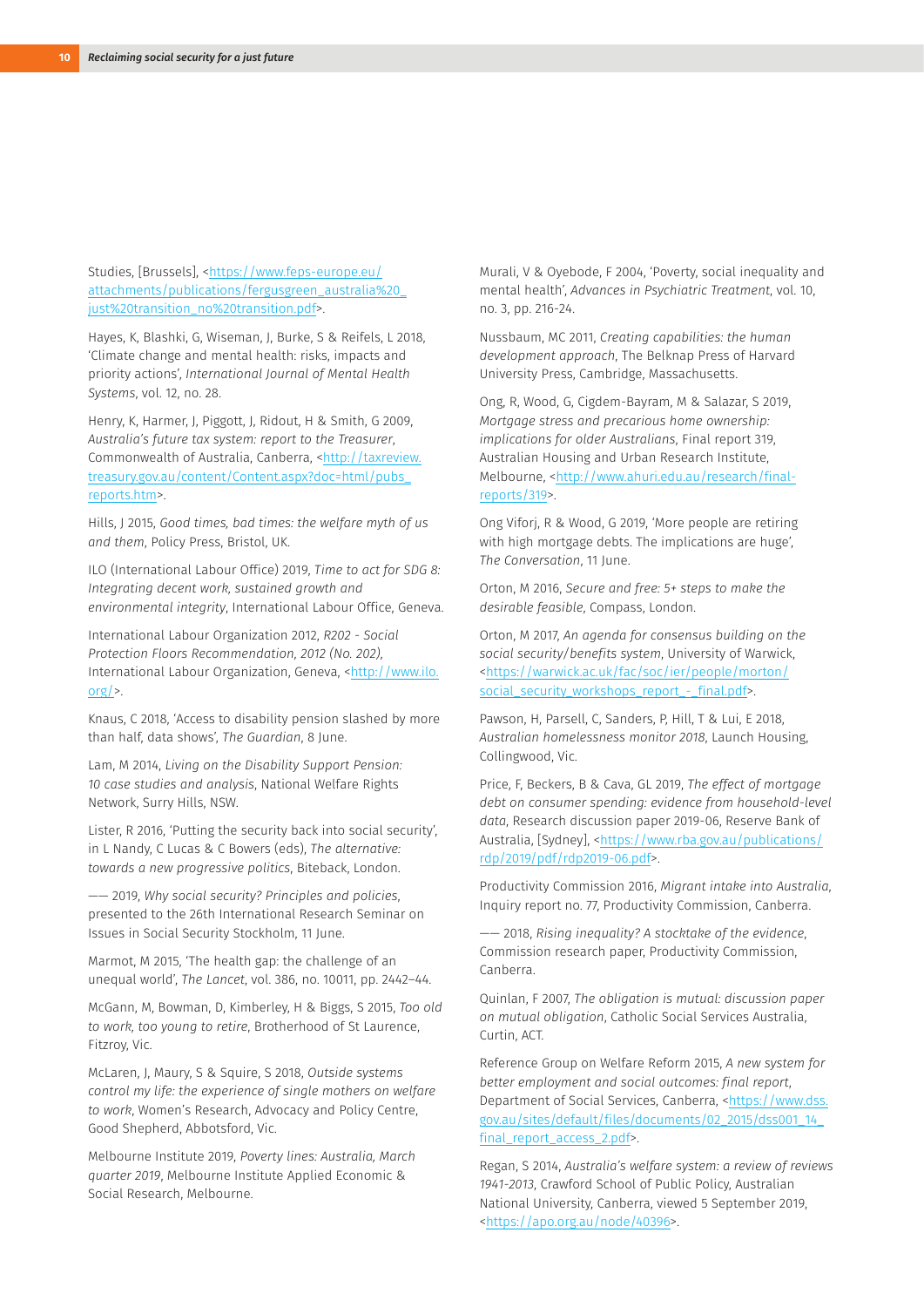RMIT ABC fact check 2019, *Is Australia's population growth mostly the result of migration, and is that underpinning the budget?*, ABC News, viewed 4 September 2019, <[https://www.](https://www.abc.net.au/news/2019-07-31/fact-check-pauline-hanson-population-growth-migration/11360502) [abc.net.au/news/2019-07-31/fact-check-pauline-hanson](https://www.abc.net.au/news/2019-07-31/fact-check-pauline-hanson-population-growth-migration/11360502)[population-growth-migration/11360502>](https://www.abc.net.au/news/2019-07-31/fact-check-pauline-hanson-population-growth-migration/11360502).

Senate Community Affairs References Committee 2014, *Bridging our growing divide: inequality in Australia: the extent of income inequality in Australia*, SCARC, Canberra.

Senate Standing Committees on Education and Employment 2019, *Jobactive: failing those it is intended to serve, SSCEE,*  Canberra, <[https://www.aph.gov.au/Parliamentary\\_](https://www.aph.gov.au/Parliamentary_Business/Committees/Senate/Education_and_Employment/JobActive2018/Report) [Business/Committees/Senate/Education\\_and\\_](https://www.aph.gov.au/Parliamentary_Business/Committees/Senate/Education_and_Employment/JobActive2018/Report) [Employment/JobActive2018/Report](https://www.aph.gov.au/Parliamentary_Business/Committees/Senate/Education_and_Employment/JobActive2018/Report)>.

Smith, W 2017, *Unemployment policy in Australia: a brief history*, Per Capita, Melbourne, viewed 5 September 2019, <[https://percapita.org.au/wp-content/uploads/2018/05/](https://percapita.org.au/wp-content/uploads/2018/05/Unemployment-Report_Final-1.pdf) [Unemployment-Report\\_Final-1.pdf](https://percapita.org.au/wp-content/uploads/2018/05/Unemployment-Report_Final-1.pdf)>.

Smith, W & Hetherington, D 2016, *The adequacy of the Age Pension in Australia: an assessment of pensioner living standards*, Per Capita, Melbourne.

Social Protection & Human Rights 2015, *Principles,* Social Protection & Human Rights [platform of 11 UN partner organisations], viewed 2 September 2019, <[https://](https://socialprotection-humanrights.org/framework/principles/) [socialprotection-humanrights.org/framework/principles/](https://socialprotection-humanrights.org/framework/principles/)>.

Social Security Scotland 2019, *Our charter: what you can expect from the Scottish Government and Social Security Scotland*, Social Security Scotland, viewed 5 September 2019, <[https://www.socialsecurity.gov.scot/about-us/our-charter>](https://www.socialsecurity.gov.scot/about-us/our-charter).

Taylor, D 2019, 'New financial year, same financial worries keeping Australians up at night', *ABC News*, 2 July.

The Salvation Army 2017, *The hard road: economic and social impact survey 2017*, The Salvation Army, Blackburn, Vic.

The Treasury 2018, *Review of Early Release of Superannuation Benefits: further consultation and draft proposals,* The Treasury, Canberra.

Thornton, D 2019, forthcoming, *Safety net to poverty trap*, Brotherhood of St Laurence, Fitzroy, Vic.

WEAG 2019, *Whakamana Tāngata: restoring dignity to social security in New Zealand*, Welfare Expert Advisory Group, New Zealand, viewed 5 September 2019, <[http://www.weag.govt.](http://www.weag.govt.nz/assets/documents/WEAG-report/3a22acc869/WEAG-Executive-Summary-with-QR-code-160419.pdf) [nz/assets/documents/WEAG-report/3a22acc869/WEAG-](http://www.weag.govt.nz/assets/documents/WEAG-report/3a22acc869/WEAG-Executive-Summary-with-QR-code-160419.pdf)[Executive-Summary-with-QR-code-160419.pdf>](http://www.weag.govt.nz/assets/documents/WEAG-report/3a22acc869/WEAG-Executive-Summary-with-QR-code-160419.pdf).

WGEA 2019, *Australia's gender pay gap statistics*, Workplace Gender Equality Agency (WGEA), viewed 3 September 2019, <[https://www.wgea.gov.au/data/fact-sheets/australias](https://www.wgea.gov.au/data/fact-sheets/australias-gender-pay-gap-statistics)[gender-pay-gap-statistics](https://www.wgea.gov.au/data/fact-sheets/australias-gender-pay-gap-statistics)>.

Whiteford, P 2017, '"Them" and "us": the enduring power of welfare myths', *Inside Story*, 10 March.

Whiteford, P & Heron, A 2018, 'Australia: providing social protection to non-standard workers with tax financing', *The future of social protection: what works for non-standard workers?*, OECD Publishing, Paris.

#### About the project

This paper is part of the Brotherhood of St Laurence's Reclaiming Social Security research and advocacy agenda.

Read more about our research on social security at [<https://www.bsl.org.au/research/projects/reclaiming](https://www.bsl.org.au/research/projects/reclaiming-social-security/)[social-security/](https://www.bsl.org.au/research/projects/reclaiming-social-security/)>.

Dr Dina Bowman is a Principal Research Fellow and Dr Danielle Thornton a Research Fellow in the Brotherhood's Research and Policy Centre. Professor Shelley Mallett is Director of the Centre.

#### Acknowledgements

The authors are grateful to the BSL's Reclaiming Social Security working group, and especially Nicole Rees and Diarmuid Cooney-O'Donoghue, who helped to tease out some of the ideas in this paper. Thanks must also go to Deborah Patterson for her thoughtful editing.